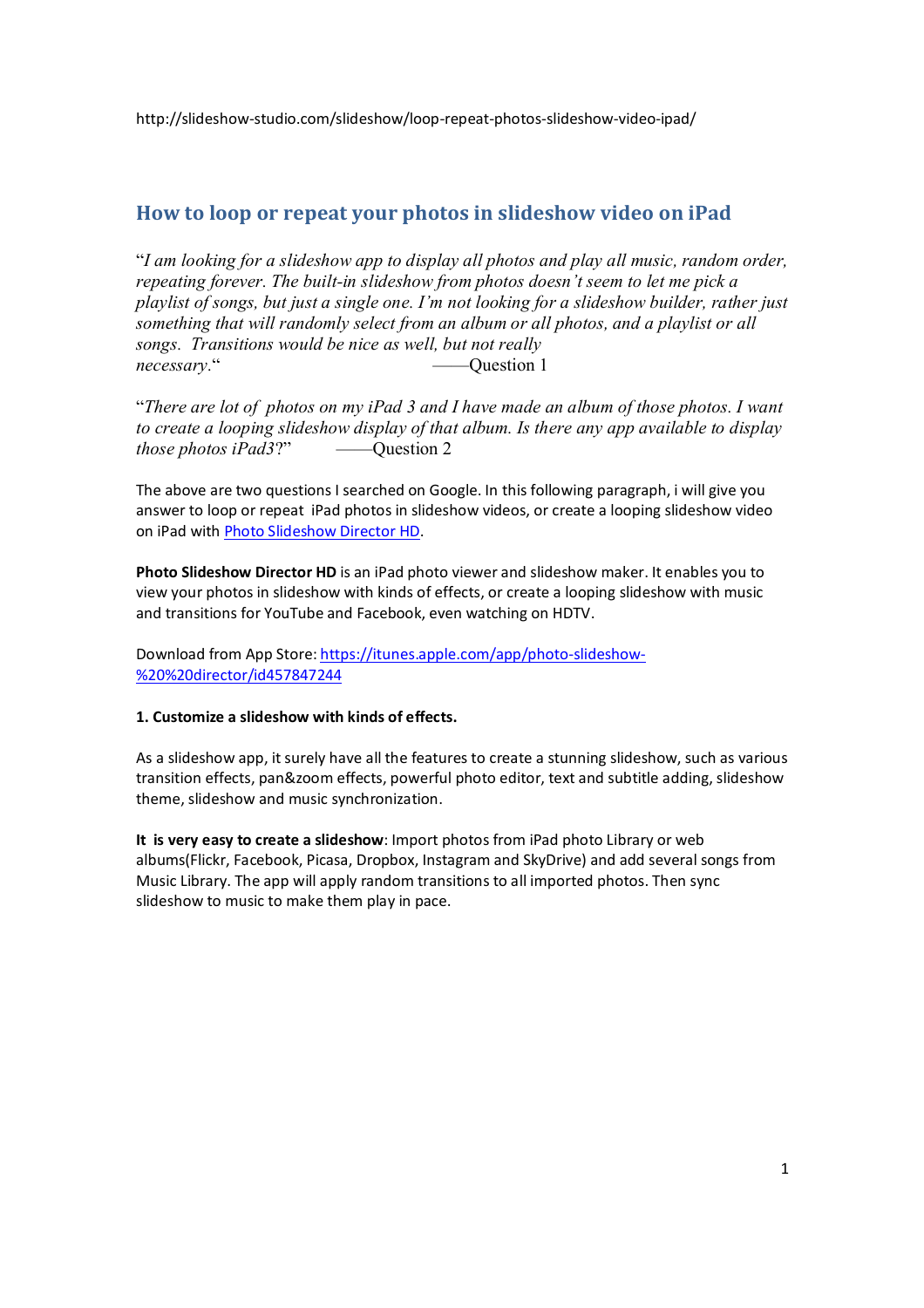http://slideshow-studio.com/slideshow/loop-repeat-photos-slideshow-video-ipad/



Also, you can use Photo Editor to fix or optimize photos, change transitions, set pan&zoom effects, add text on photos to deliver the meaning of these photos, arrange photo order, choose a slideshow theme and so forth.